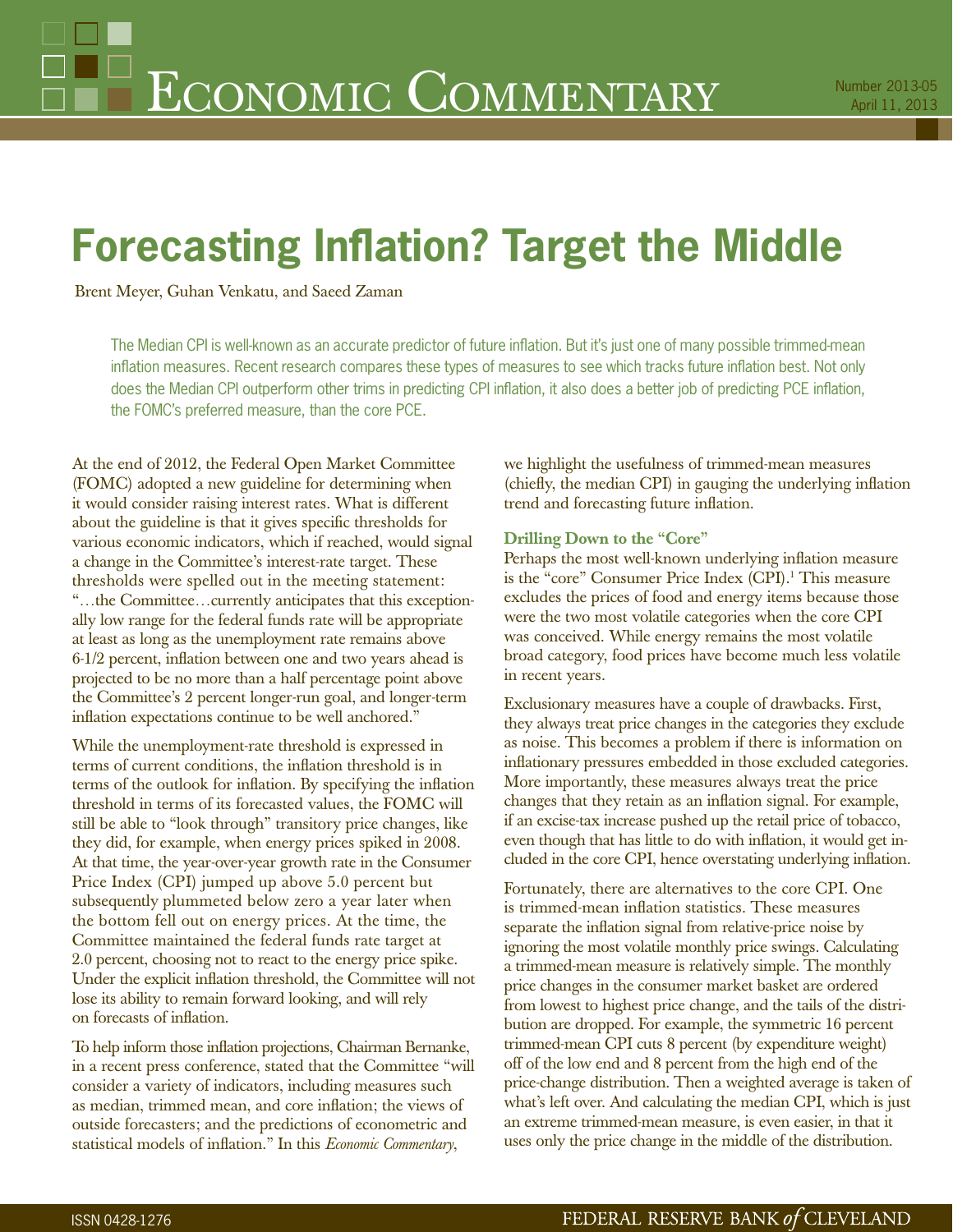



**Figure 1. Statistically Indistinguishable Forecasting Performance (Post-1983)**

There are a myriad of possible trimmed-mean inflation measures to choose from. Some are symmetric, in that they trim an equal amount from each tail, and some are asymmetric, in that they trim more from one tail than the other. But which trimmed mean should we pay attention to? And how confident should we be that the "best-performing" trimmedmean measure over the past will remain so in the future?

Some recent work from the Cleveland Fed—Meyer and Venkatu (2012)—attempts to answer those questions by evaluating the full set of symmetric and asymmetric trims. They are chiefly interested to see if any particular trimmedmean measure can track future inflation better than all the other trims.

Meyer and Venkatu find that the most accurate trimmedmean CPI appears to vary across different sample periods. Over some time horizons, the inflation signal is strong enough that a less aggressive trimmed mean is sufficient (such as a 10 or 16 percent trimmed mean). However, over other time periods, a much more aggressive trimmed mean (like the median CPI) is necessary to separate relative-price noise from the inflation signal. This poses a potential problem, because in "real-time" we are never sure of how aggressive we need to be with the trimming procedure. One strategy to deal with this issue might be to always use the most aggressive trimmed mean—the median CPI. However, before we do that, we want to be sure that we're not throwing away information that could be potentially useful in tracking underlying inflation.

What we really care about is whether a particular trimmed mean is giving us a meaningful difference in forecasting power. Even though the "optimal" trimmed-mean measure changes over time, if its performance is not materially different from, say the median CPI, we can be confident in the inflation signal that is coming from the median CPI.

This difference in forecasting power can be discerned using a simple statistical test. Testing the statistical significance of the most accurate trimmed-mean measure versus all others gives us an idea of how unique that performance is, in the sense that we will be able to visualize whether there is a tight grouping of equally performing trimmed means around the "best" trim, or whether there is a wide swath of trimmedmean measures that have statistically similar forecasting performance. The results of this test are plotted in figure 1.

Figure 1 plots all the different possible trimming combinations, with the percent trimmed from the lower tail of the price change distribution on the horizontal axis, and the percent trimmed from the upper tail on the vertical axis. The green line traces out the symmetric trimming points, from the zero-trim CPI in the lower left to the median CPI in the upper right. The large swath of green contains all the trims with the lowest forecast error and statistically similar forecasting accuracy.2

# **Table 1. Forecasting Accuracy For CPI Inflation over the Next One to Two Years**

|                               |                                | 12 months ahead |                   |                               | 24 months ahead                |                 |                   |
|-------------------------------|--------------------------------|-----------------|-------------------|-------------------------------|--------------------------------|-----------------|-------------------|
| <b>Percent</b><br>change last | Root-mean squared error (RMSE) |                 |                   |                               | Root-mean squared error (RMSE) |                 |                   |
|                               | <b>CPI</b>                     | <b>Core CPI</b> | <b>Median CPI</b> | <b>Percent</b><br>change last | <b>CPI</b>                     | <b>Core CPI</b> | <b>Median CPI</b> |
| 1 month                       | 3.28                           | 1.67            | 1.46              | 1 month                       | 3.23                           | 1.45            | 1.22              |
| 3 months                      | 2.59                           | 1.44            | 1.37              | 3 months                      | 2.40                           | 1.14            | 1.09              |
| 6 months                      | 2.09                           | 1.38            | 1.34              | 6 months                      | 1.86                           | 1.06            | 1.05              |
| 9 months                      | 1.83                           | 1.37            | 1.33              | 9 months                      | 1.60                           | 1.07            | 1.05              |
| 12 months                     | 1.70                           | 1.37            | 1.33              | 12 months                     | 1.48                           | 1.07            | 1.05              |
| 24 months                     | 1.49                           | 1.37            | 1.33              | 24 months                     | 1.25                           | 1.08            | 1.02              |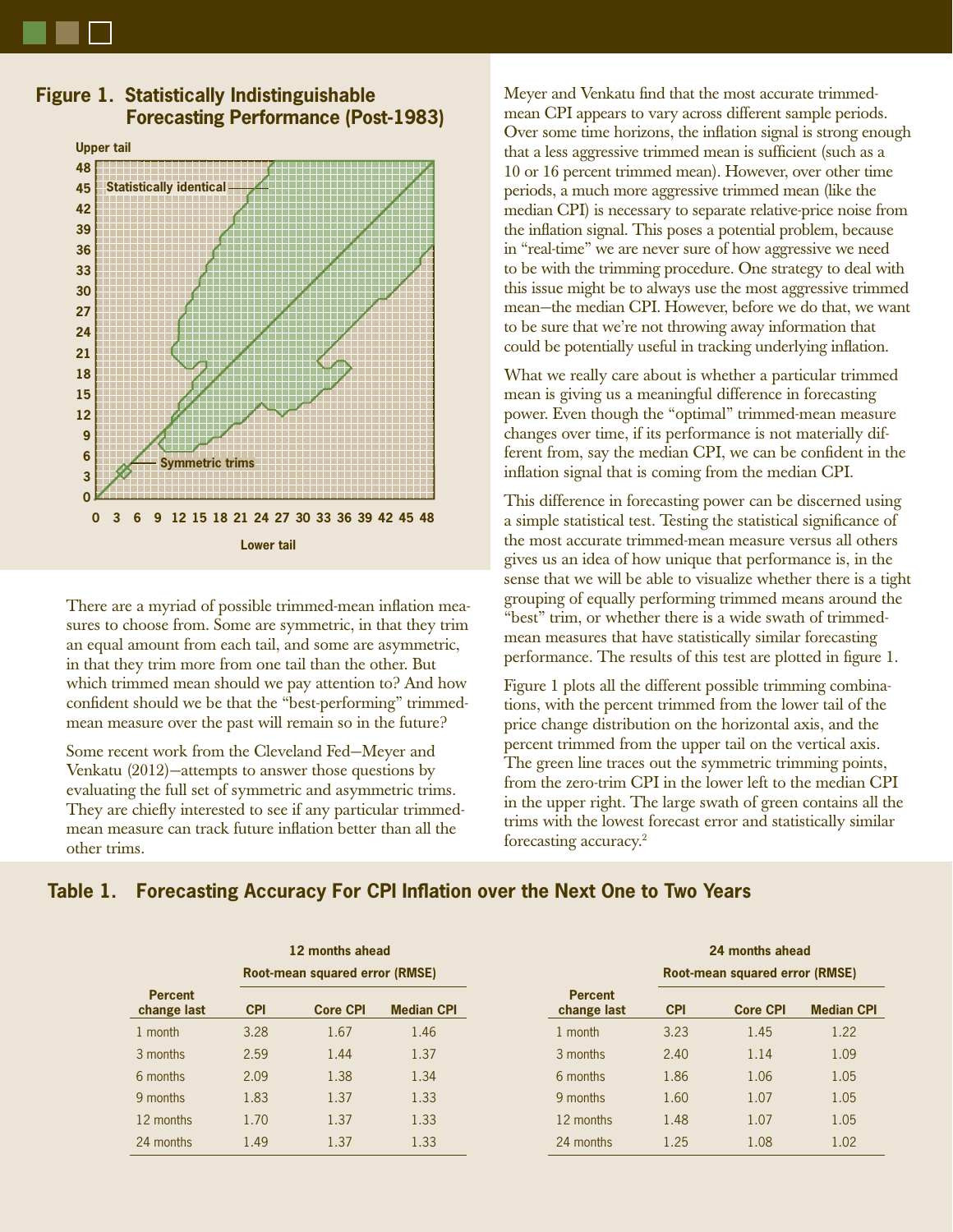The huge swath of green in figure 1 tells us, with 90 percent confidence, that all the trimmed-mean measures contained within carry about the same forecasting accuracy as the most accurate trimmed-mean over that sample period. In other words, a 30 percent trimmed-mean (one that cuts off 15 percent from each tail of the price-change distribution) carries about the same forecasting accuracy as the median CPI since 1983.

Interestingly, figure 1 also suggests that there is a penalty to asymmetrically trimming, as moving the trimming points too far toward the upper left-hand or lower right-hand corners results in a significant reduction in forecast accuracy. For example, trimming 40 percent off the lower tail of the pricechange distribution and only 25 percent off the upper tail would result in a meaningful deterioration in performance.

So, which trimmed-mean measure should garner our attention? Meyer and Venkatu run the test shown in figure 1 over multiple time periods. While the large swath of equally performing trimmed means changes slightly between periods, the median CPI is always in that robust forecasting set.

## **A Simple Forecast**

Any useful measure of underlying inflation should be able to quickly distinguish the inflation signal from relative-price noise. Given this high signal-to-noise ratio, its near-term trend should be able to predict future inflation. Table 1 compares the forecasting accuracy, as measured in terms of root-mean-squared error (RMSE), of the near-to-longer term growth rates in the headline CPI, core CPI, and median CPI. A lower RMSE means a more accurate forecast, with a value of zero indicating perfect foresight. For example, taking the one-month annualized growth rate in the median CPI to forecast inflation over the next year yields a RMSE of 1.22, which is roughly 16 percent more accurate than the one-month percent change in the core CPI.

As is evident in the figure, the median CPI has a lower forecasting error than the core CPI, and both are much more accurate than the headline CPI. Also, it appears that the median CPI more quickly sheds relative-price noise, as the

# **Table 2. Forecasting Accuracy in a More Complex Statistical Model**

|                    | <b>Relative mean squared error</b>              |          |          |           |           |           |           |           |  |  |  |  |  |
|--------------------|-------------------------------------------------|----------|----------|-----------|-----------|-----------|-----------|-----------|--|--|--|--|--|
|                    | BVAR with the median CPI added to the model     |          |          |           |           |           |           |           |  |  |  |  |  |
|                    | $h=1M$                                          | $h=6M$   | $h = 9M$ | $h = 12M$ | $h = 15M$ | $h=18M$   | $h = 21M$ | $h = 24M$ |  |  |  |  |  |
| <b>PCE</b>         | 0.962                                           | 0.974    | 0.979    | 0.957     | 0.970     | 0.955     | 0.956     | 0.954     |  |  |  |  |  |
| Core<br><b>PCE</b> | 0.968                                           | 0.966    | 0.961    | 0.967     | 0.939     | 0.909     | 0.905     | 0.893     |  |  |  |  |  |
|                    | BVAR with the median CPI replacing the core PCE |          |          |           |           |           |           |           |  |  |  |  |  |
|                    | $h=1M$                                          | $h = 6M$ | $h = 9M$ | $h=12M$   | $h = 15M$ | $h = 18M$ | $h = 21M$ | $h = 24M$ |  |  |  |  |  |
| <b>PCE</b>         | 0.979                                           | 0.98     | 0.979    | 0.945     | 0.961     | 0.941     | 0.947     | 0.951     |  |  |  |  |  |

Notes: A value below 1.0 means the model with the median CPI is more accurate. Forecasting results from the Carriero, Clark, and Marcellino (2011) benchmark BVAR estimated recursively with an initial estimation period of January 1967 to December 1986. The forecast evaluation period begins in January 1987 and runs through 2011.

greatest difference between it and the core CPI is over the very near term (1- through 3-month annualized growth rates). In this sense, the median is more likely to act as an early warning system in the event that inflation starts to pick up.

## **Forecasting PCE inflation**

So far we've focused primarily on the CPI-based inflation measures, but the FOMC's explicit inflation objective is expressed in terms of the Personal Consumption Expenditures (PCE) price index. There are significant differences between it and the CPI.<sup>3</sup> However, inflation is a monetary impulse that affects prices in general, and over time, the inflation trend measured by the CPI and the PCE should be broadly similar. More importantly, any appropriate underlying inflation measure ought to be able to tease out that inflationary impulse regardless of which measure of retail prices it is based on. In the forecasting exercise below, we show that the median CPI is, by that definition, an appropriate underlying inflation measure, as it is useful in forecasting PCE inflation. In fact, it can even be helpful in forecasting core PCE inflation.

Recent work by Meyer and Zaman (2013) evaluates the use of the median CPI in a class of statistical models known as Bayesian Vector Autoregressions (BVARs), which are often used for macroeconomic-policy forecasting. These statistical models efficiently estimate historical relationships between variables and use those correlations to forecast.

Table 2 illustrates the usefulness of the median CPI in forecasting PCE-based inflation. We highlight these gains in forecast accuracy in two different exercises using a medium-scale (18-variable) monthly BVAR model. First, we add the median CPI alongside the core PCE in the model and compare forecasts of core and headline PCE inflation from one month to 24 months ahead. Then we run a similar exercise where we replace the core PCE with the median CPI as the underlying inflation measure in the model and forecast headline PCE inflation. The values shown in the table are the forecast errors of the model that makes use of the median CPI relative to the one without. A value below 1.0 indicates that the forecasting model that uses the median CPI is more accurate.

As both exercises indicate, making use of the median CPI (either alongside or in place of the core PCE) aids in forecasting inflation. In general, these gains are modest, roughly 5 percent, on average. However, for core PCE, the improvement in forecasting accuracy hits about 10 percent at horizons of 18 months and beyond. This suggests that the median CPI is an appropriate measure of underlying inflation-one that can overcome the idiosyncrasies of the price index it's based on and more completely uncover the inflationary impulse.

#### **Conclusion**

In sum, the results of these tests suggest that the median CPI is a useful tool for forecasting inflation. As such, it should prove useful in helping to gauge room between the near-term trend and the new inflation threshold.